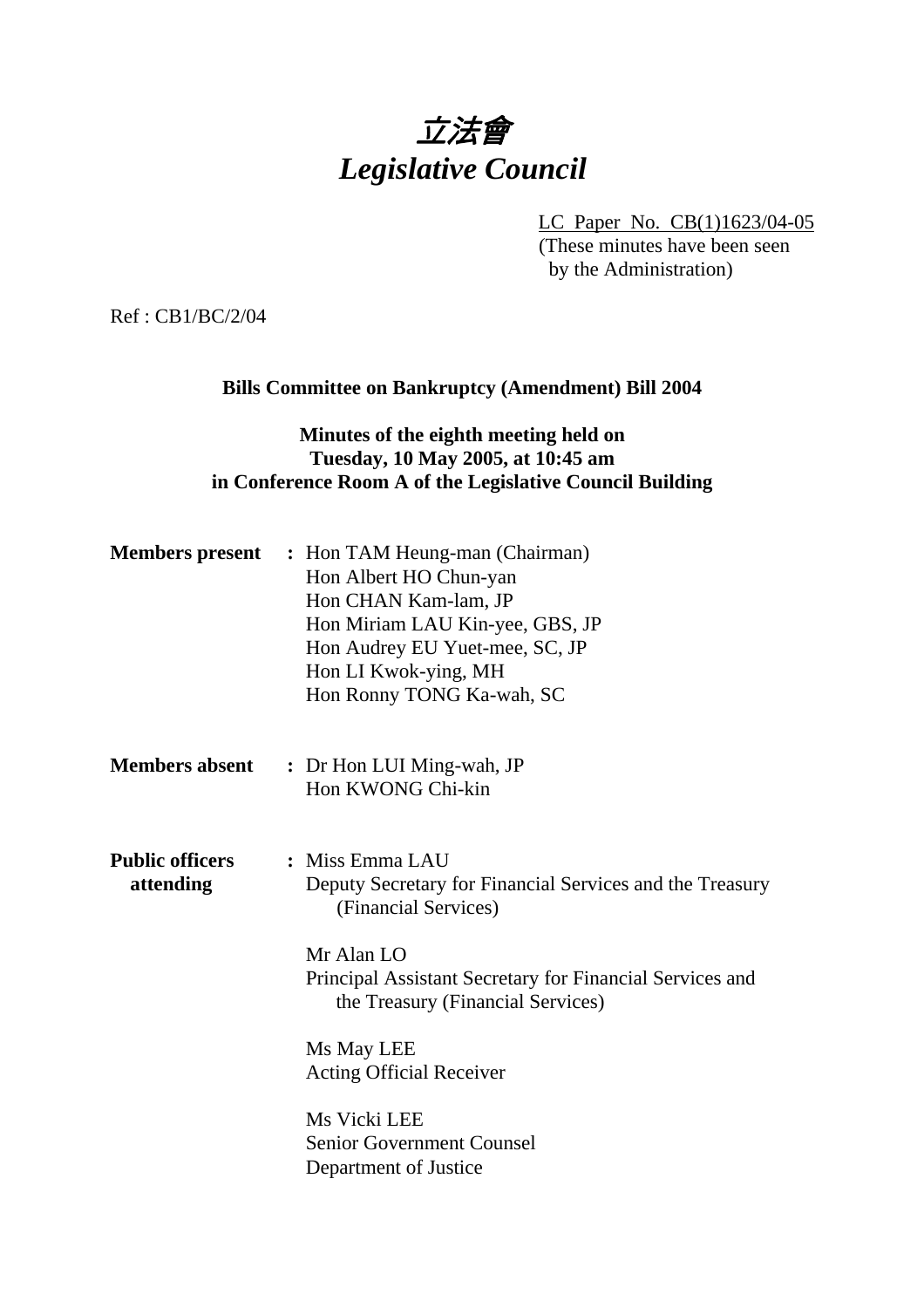|     | Chief Council Secretary (1)5                                                                                                 |                                                                                                                                                 |
|-----|------------------------------------------------------------------------------------------------------------------------------|-------------------------------------------------------------------------------------------------------------------------------------------------|
|     | <b>Staff in attendance : Mr KAU Kin-wah</b><br>Assistant Legal Adviser 6<br>Ms Connie SZETO<br>Senior Council Secretary (1)4 |                                                                                                                                                 |
| I.  | <b>Confirmation of minutes of meeting</b><br>(LC Paper No. CB(1)1466/04-05                                                   | — Minutes of seventh meeting held<br>on 21 April 2005)                                                                                          |
|     | The minutes of the meeting held on 21 April 2005 were confirmed.                                                             |                                                                                                                                                 |
| II. | <b>Meeting with the Administration</b><br>(LC Paper No. CB(1)1281/04-05(01)                                                  | — "Follow-up to the sixth meeting"<br>on 1 April 2005" prepared by<br>Legislative Council<br>the<br>Secretariat                                 |
|     | LC Paper No. $CB(1)1467/04-05(01)$                                                                                           | "Follow-up to the<br>seventh<br>meeting on<br>21 April 2005"<br>prepared by the Legislative<br><b>Council Secretariat</b>                       |
|     | LC Paper No. $CB(1)1467/04-05(02)$                                                                                           | Paper provided by the<br>Administration on "Responses"<br>to list of follow-up actions for<br>the seventh meeting on 21 April<br>2005"          |
|     | LC Paper No. $CB(1)925/04-05(02)$                                                                                            | provided<br>Paper<br>by<br>the<br>Administration on "Responses"<br>to list of follow-up actions for<br>the third meeting on 11 January<br>2005" |
|     | LC Paper No. $CB(3)42/04-05$                                                                                                 | The Bill                                                                                                                                        |

**Clerk in attendance :** Miss Salumi CHAN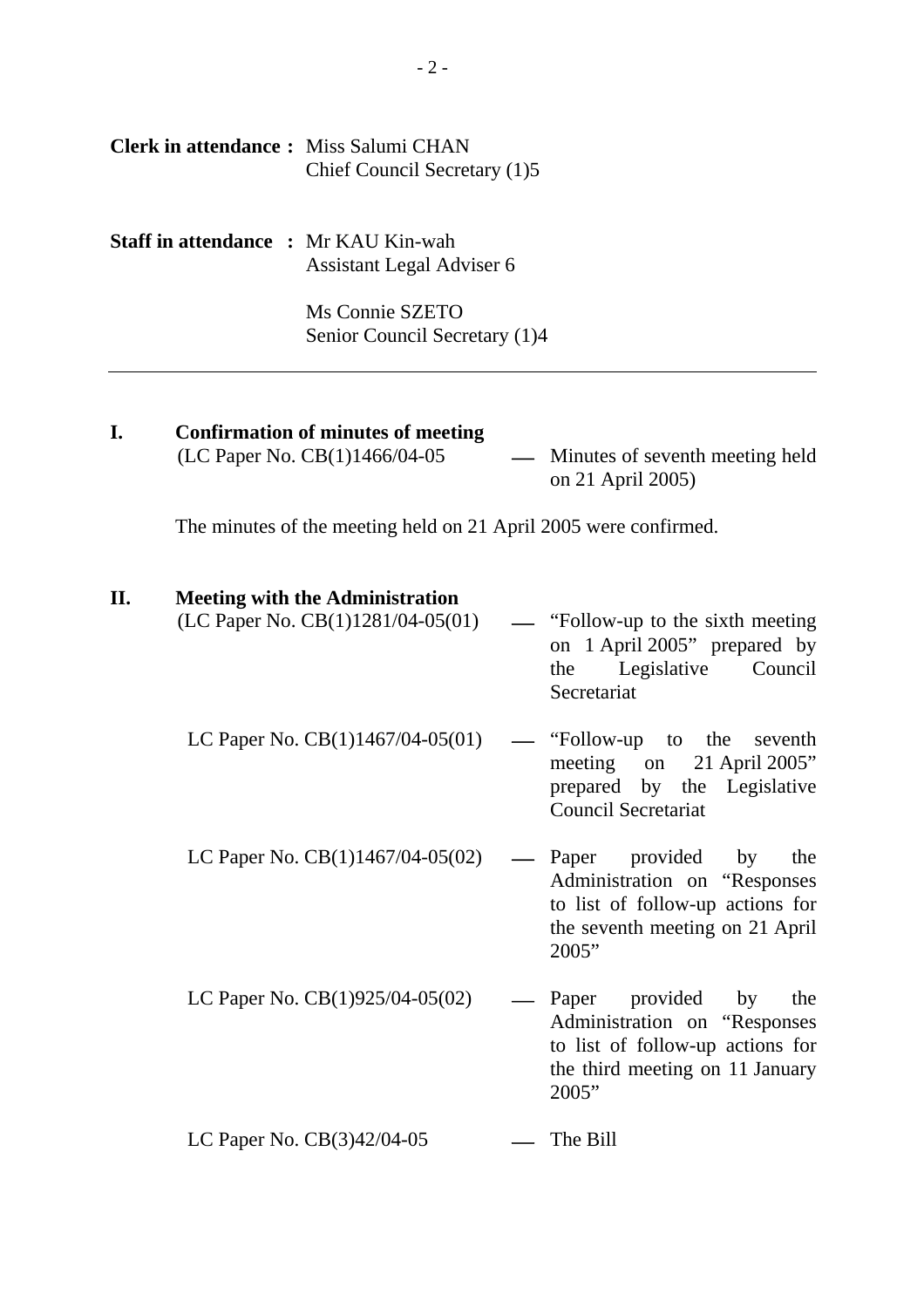| LC Paper No. $CB(1)137/04-05(01)$                                   | Marked-up copy of<br>the<br>Bankruptcy (Amendment)<br>Bill<br>2004                                                                                                 |
|---------------------------------------------------------------------|--------------------------------------------------------------------------------------------------------------------------------------------------------------------|
| LC Paper No. $CB(1)1165/04-05(04)$                                  | "Summary of issues of concern<br>on individual clauses of the Bill<br>(Position as at 29 March 2005)"<br>prepared by the Legislative<br><b>Council Secretariat</b> |
| LC Paper No. $CB(1)1281/04-05(03)$<br>$\frac{1}{2}$                 | Administration's response to the<br>submission dated 1 April 2005<br>from the Hong Kong Institute of<br><b>Certified Public Accountants</b>                        |
| LC<br>Paper<br>$\mathbf{I}$<br>Annex<br>to<br>$CB(1)1467/04-05(02)$ | No. — Paper provided by<br>the<br>Administration on "Responses"<br>to list of follow-up actions for<br>the seventh meeting on 21 April<br>2005"                    |

2. The Bills Committee deliberated (Index of proceedings attached at **Appendix**).

Follow-up actions to be taken by the Administration

3. At the request of the Bills Committee, the Administration agreed to take the Admin following actions:

- (a) Tendering scheme for outsourcing summary bankruptcy cases to private-sector insolvency practitioners (PIPs) As agreed at the meeting on 1 April 2005, the Administration would present to the Bills Committee its detailed proposals for setting out in subsidiary legislation the basic qualification criteria for appointment as provisional trustees or trustees for summary bankruptcy cases.
- (b) Handling of summary bankruptcy cases As requested by the Bills Committee at the meeting on 1 April 2005, the Administration undertook to provide the Official Receiver's Office's internal guidelines for handling summary bankruptcy cases.
- (c) Clause  $11$  proposed section 37(1) of the Bankruptcy Ordinance (BO) The Administration was requested to take the following actions:
	- (i) To reconsider how to address the concerns expressed by members and deputations about the proposed arrangement to accord the remuneration and necessary disbursements of PIPs almost the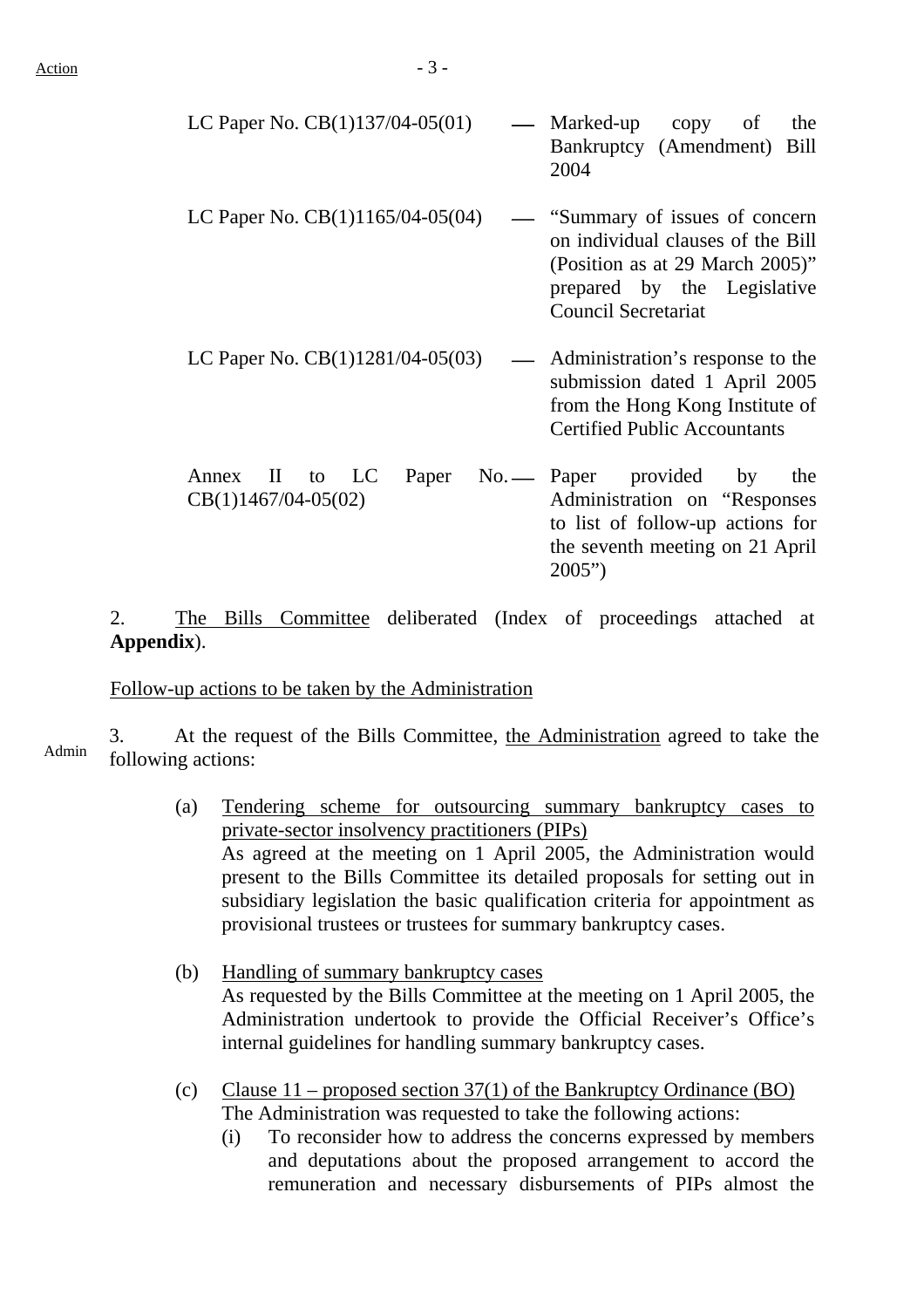lowest priority for payment (the proposed subsections  $(1)(f)$ ,  $(g)$ ) and (h) of section 37);

- (ii) In connection with item (i) above, given that the summary bankruptcy cases were outsourced to PIPs by the Official Receiver (OR), and that PIPs in administering the outsourced cases would perform the same functions and duties as OR in administering non-outsourced cases, the Administration was requested to consider a member's suggestion to regard PIPs as persons employed by OR so that PIPs' remuneration and expenses would be included as costs incurred by OR under the proposed section  $37(1)(a)$  and accorded higher priority in payment;
- (iii) To consider a member's suggestion of setting it out clearly in the provision that "remuneration of, fees, commissions, percentages and charges payable to" OR referred to in the proposed section  $37(1)(a)$  meant those fees, charges and percentages set out in the Bankruptcy (Fees and Percentages) Order so as to avoid any ambiguity;
- (iv) To rectify the inconsistency in the English and Chinese text of the proposed section 37(1)(a) where the English text referred to "the remuneration of, fees, commissions, percentages and charges payable to, and costs, charges and expenses incurred or authorized by, the Official Receiver…..", while the Chinese text referred to "破產管理署署長的酬金、須支付予破產管理署署長的 費用、手續費、百分率及收費,或破產管理署署長所 招致或批准的訟費、收費及開支….."; and
- (v) In the event that OR employed an external party to look into any suspected malpractices of a PIP in handling outsourced summary bankruptcy cases, the Administration was requested to confirm whether the cost incurred would be deducted from the debtor-deposit; if it would, to address members' concern that the cost, which might involve a substantial amount, would eat up the balance of the debtor-deposit; if not, to advise how the cost would be covered.
- (d) Clause  $17$  proposed section  $60(1)$  of BO

The Administration undertook to consider the Legal Adviser to the Bills Committee's suggestion of recasting the proposed section 60(1) to provide OR when acting as provisional trustee with the power of taking into his custody or control the property of the bankrupt as provided to other provisional trustees in the proposed section 60(2)(a).

#### Work plan

4. Members noted the Administration's plan to resume the Second Reading debate on the Bill within the current session as far as possible. Given the limited number of members present, the Chairman said that the Bills Committee might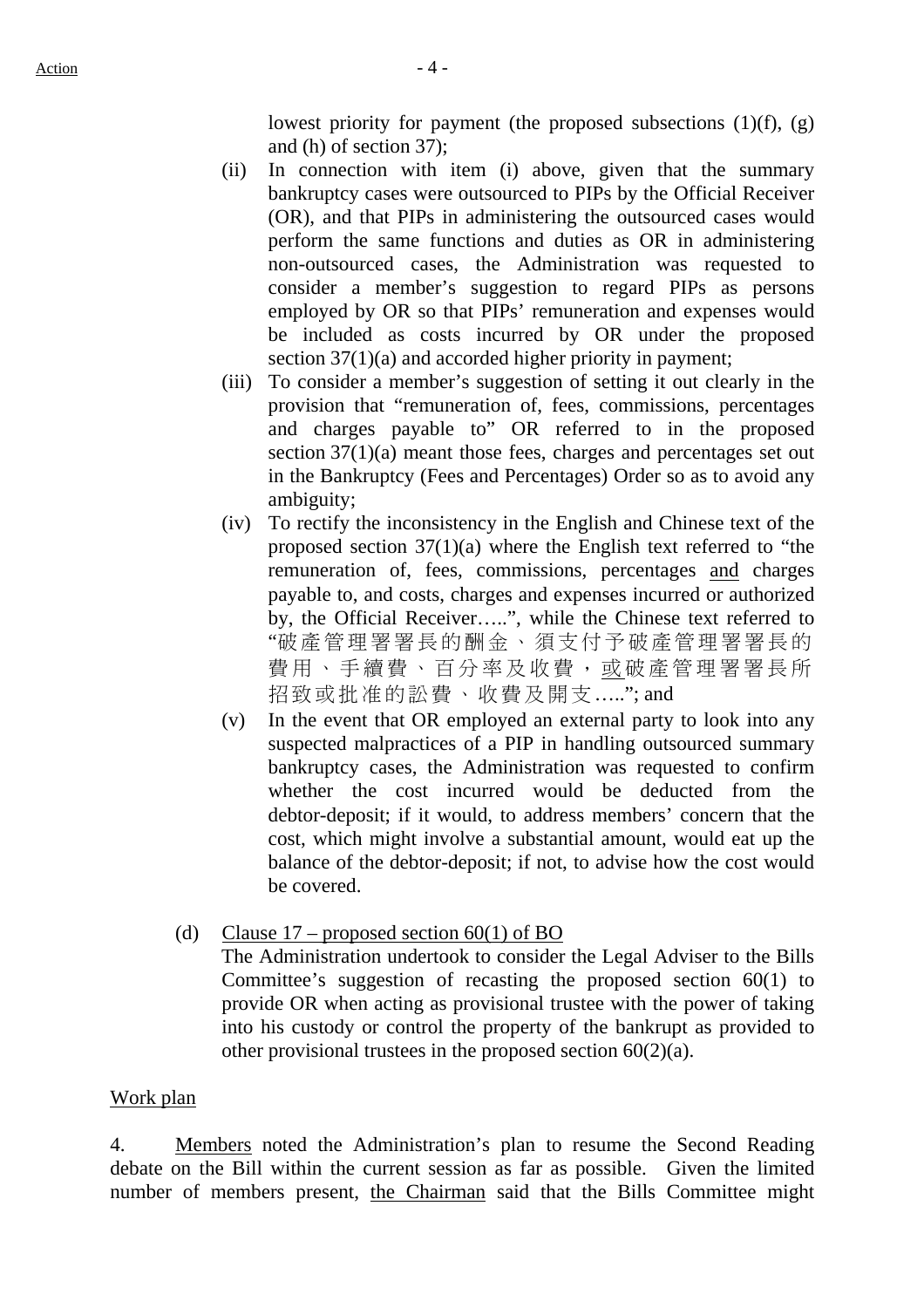consider at a later stage whether the Bill was ready for resumption within the current session. However, as only one more meeting had been scheduled (26 May 2005), members agreed that two additional meetings be scheduled to speed up scrutiny of the Bill. Details of the two additional meetings were as follows:

Date Time

| 20 May 2005 (Friday) | $3:30 \text{ pm} - 5:30 \text{ pm}$ |
|----------------------|-------------------------------------|
| 3 June 2005 (Friday) | $3:30 \text{ pm} - 5:30 \text{ pm}$ |

(*Post-meeting note:* The notice of the two meetings was issued to members on 11 May 2005.)

Date of next meeting

5. The Chairman reminded members that the next meeting of the Bills Committee would be held on Friday, 20 May 2005, at 3:30 pm.

#### **III. Any other business**

6. There being no other business, the meeting ended at 12:50 pm.

Council Business Division 1 Legislative Council Secretariat 25 May 2005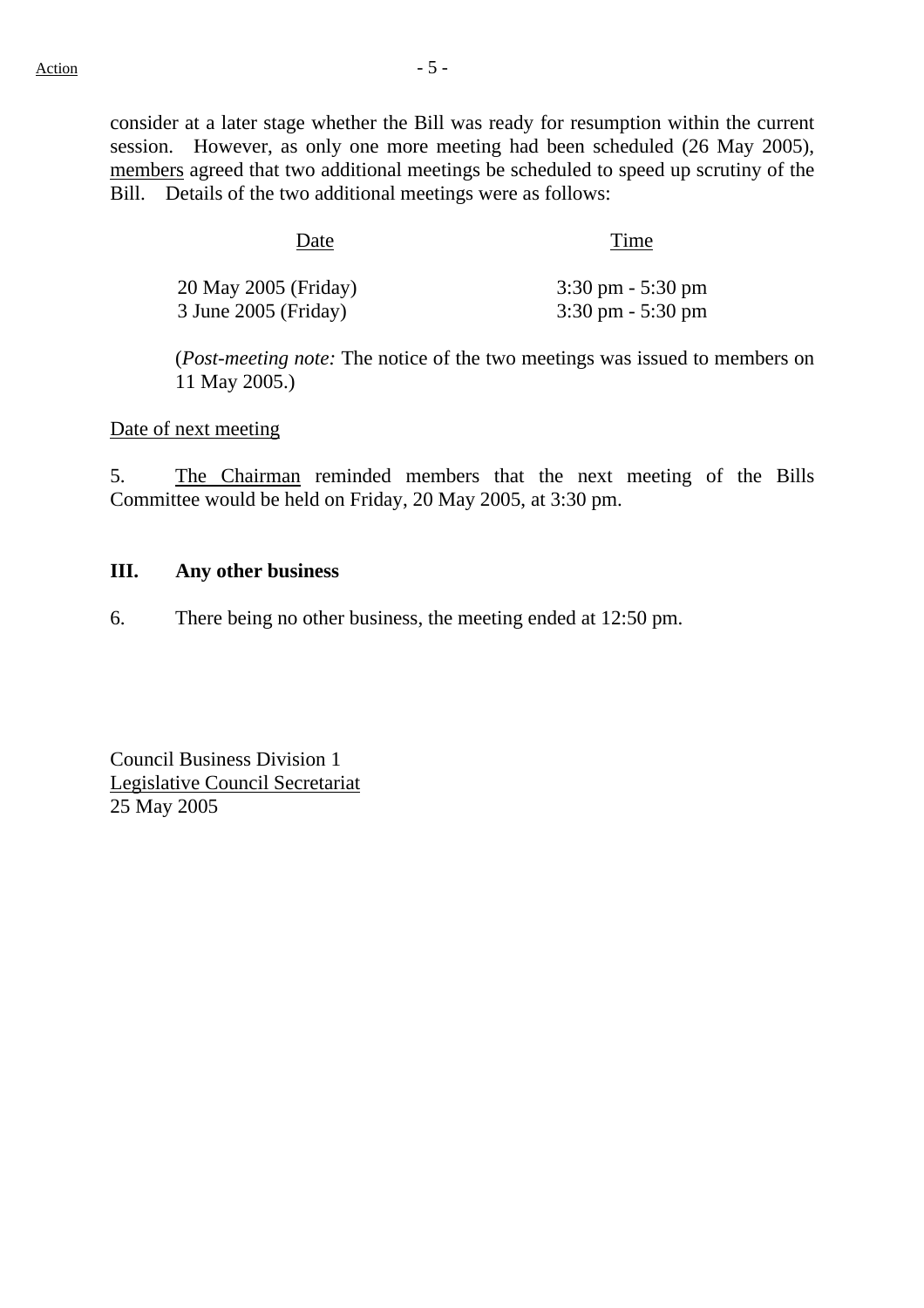# **Appendix**

# **Proceedings of the eighth meeting of the Bills Committee on Bankruptcy (Amendment) Bill 2004 on Tuesday, 10 May 2005, at 10:45 am in Conference Room A of the Legislative Council Building**

| <b>Time marker</b> | <b>Speaker</b>             | Subject(s)                                                                                                                                                                                                                                                                                                                                                                                                                                                                                                                                                                                                                                                                          | <b>Action</b>                                                                      |
|--------------------|----------------------------|-------------------------------------------------------------------------------------------------------------------------------------------------------------------------------------------------------------------------------------------------------------------------------------------------------------------------------------------------------------------------------------------------------------------------------------------------------------------------------------------------------------------------------------------------------------------------------------------------------------------------------------------------------------------------------------|------------------------------------------------------------------------------------|
|                    |                            |                                                                                                                                                                                                                                                                                                                                                                                                                                                                                                                                                                                                                                                                                     | <b>Required</b>                                                                    |
| 000000-000032      | Chairman                   | Confirmation<br>of<br>minutes<br>of<br>meeting on 21 April 2005                                                                                                                                                                                                                                                                                                                                                                                                                                                                                                                                                                                                                     |                                                                                    |
| 000033-001835      | Chairman<br>Administration | Matters arising from the sixth and<br>seventh meetings on 1 and 21 April<br>2005<br>(LC)<br>Nos.<br>Paper<br>$CB(1)1281/04-05(01),$<br>$1467/04 - 05(01)$<br>(02),<br>and<br>$925/04 - 05(02)$<br>(a) Administration's advice that as<br>the provisions of the Bill had<br>not been finalized, it was not<br>yet in a position to prepare the<br>tender<br>document<br>for<br>outsourcing<br>summary<br>bankruptcy cases<br>and<br>its<br>current plan was<br>that<br>the<br>tender document would<br>be<br>based on that used in<br>the<br>outsourcing<br>scheme<br>of<br>summary liquidation cases<br>(Paragraph 2 and Annex I of<br>LC<br>Paper<br>No.<br>$CB(1)1467/04-05(02))$ |                                                                                    |
|                    |                            | Administration's undertaking<br>(b)<br>the<br><b>Bills</b><br>present<br>to<br>to<br>Committee later this month the<br>detailed proposals for setting                                                                                                                                                                                                                                                                                                                                                                                                                                                                                                                               | Administration<br>to<br>take action under<br>paragraph $3(a)$<br>of<br>the minutes |
|                    |                            | out in subsidiary legislation                                                                                                                                                                                                                                                                                                                                                                                                                                                                                                                                                                                                                                                       |                                                                                    |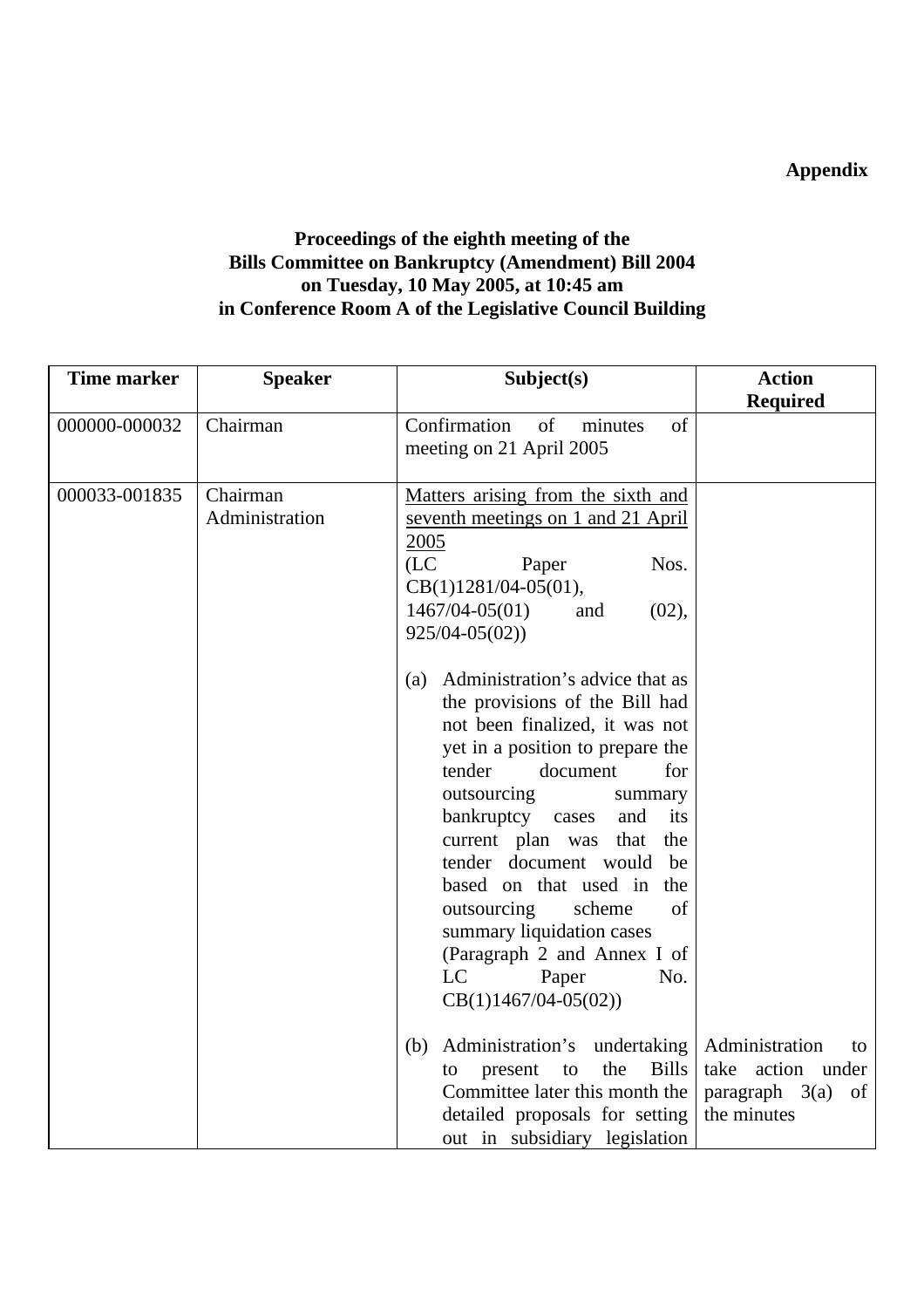| <b>Time marker</b> | <b>Speaker</b> | Subject(s)                                                                                                                                                                                                                                      | <b>Action</b>                                                                            |
|--------------------|----------------|-------------------------------------------------------------------------------------------------------------------------------------------------------------------------------------------------------------------------------------------------|------------------------------------------------------------------------------------------|
|                    |                |                                                                                                                                                                                                                                                 | <b>Required</b>                                                                          |
|                    |                | the basic qualification criteria<br>for appointment as provisional<br>trustees<br>for<br><b>or</b><br>trustees<br>summary bankruptcy<br>cases<br>(Paragraph 1 of LC Paper No.<br>$CB(1)1467/04-05(02))$                                         |                                                                                          |
|                    |                | Administration's undertaking<br>(c)<br>to provide within this week the<br>Official Receiver's Office<br>(ORO)'s internal guidelines<br>handling<br>for<br>summary<br>bankruptcy cases<br>(Paragraph 3 of LC Paper No.<br>$CB(1)1467/04-05(02))$ | Administration<br>to<br>take action under<br>$paragraph \quad 3(b)$<br>of<br>the minutes |
|                    |                | Briefing by the Administration<br>(d)<br>on its written responses in<br>respect of the following views<br>and concerns on Clause 11 -<br>proposed section $37(1)$ of the<br><b>Bankruptcy Ordinance (BO):</b>                                   |                                                                                          |
|                    |                | Justification for according<br>(i)<br>a higher priority to the<br>Official Receiver (OR)'s<br>remuneration,<br>commissions, percentages<br>charges<br>and<br>than<br>the<br>remuneration<br>and                                                 |                                                                                          |
|                    |                | disbursements<br>necessary<br>of<br>private-sector<br>insolvency<br>practitioners<br>(PIPs)<br>in<br>outsourced<br>bankruptcy<br>cases<br>(Paragraphs 4 to 7 of LC<br>Paper<br>No.<br>CB(1)1467/04-05(02));                                     |                                                                                          |
|                    |                | (ii) Suggestion of recasting<br>the proposed subsection                                                                                                                                                                                         |                                                                                          |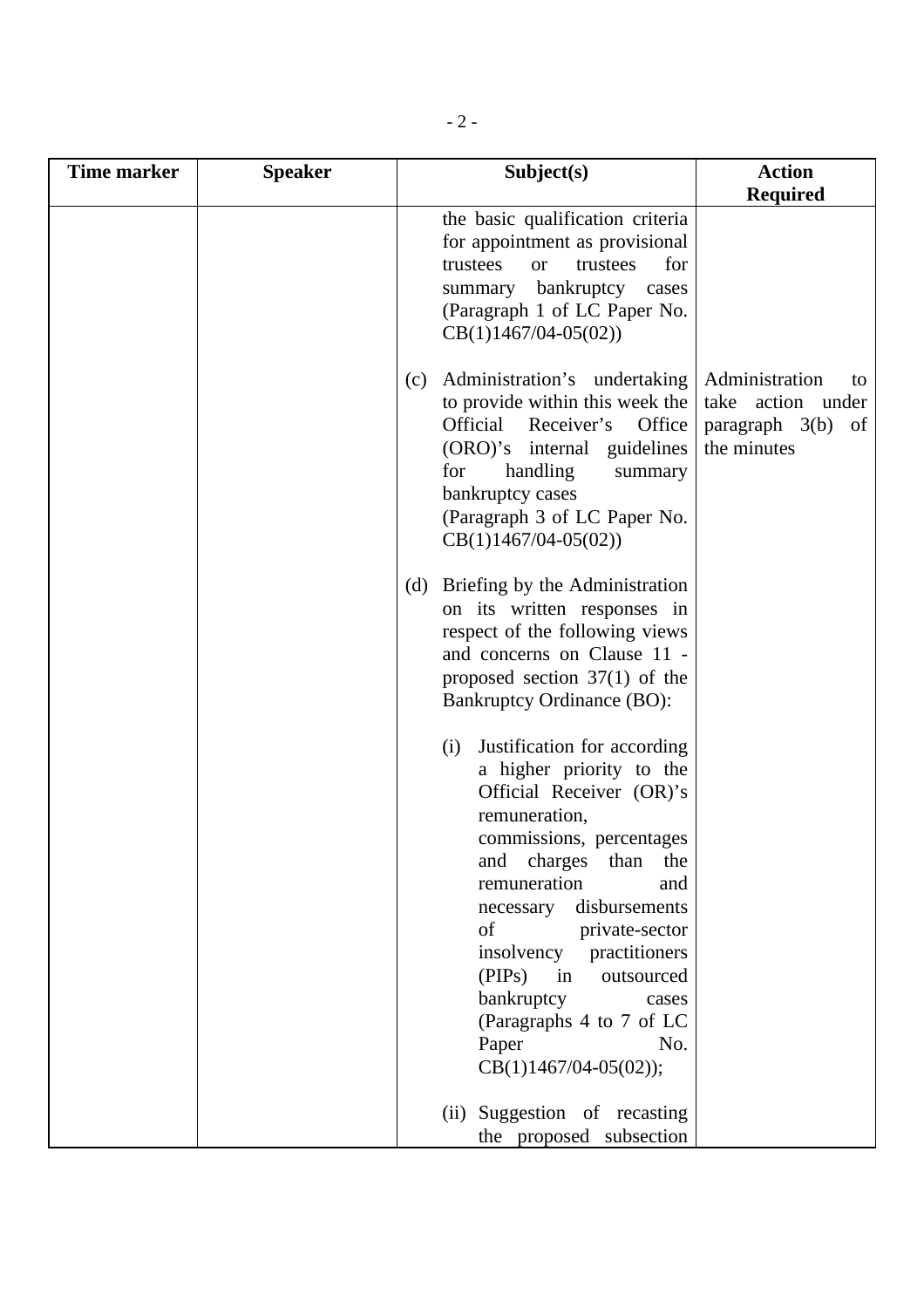| <b>Time marker</b> | <b>Speaker</b>                 | Subject(s)                                                                                                                                                                                                                                                                                                                                                                                                                                                                                                                                                                                                                                                         | <b>Action</b>                                                                      |
|--------------------|--------------------------------|--------------------------------------------------------------------------------------------------------------------------------------------------------------------------------------------------------------------------------------------------------------------------------------------------------------------------------------------------------------------------------------------------------------------------------------------------------------------------------------------------------------------------------------------------------------------------------------------------------------------------------------------------------------------|------------------------------------------------------------------------------------|
|                    |                                |                                                                                                                                                                                                                                                                                                                                                                                                                                                                                                                                                                                                                                                                    | <b>Required</b>                                                                    |
|                    |                                | $(1)(a)$ of section 37 to the<br>effect<br>that<br>only<br>the<br>fees<br>necessary<br>and<br>charges incurred by OR in<br>handling<br>outsourced<br>summary<br>bankruptcy<br>cases would be accorded<br>higher priority, and to<br>review<br>whether<br>the<br>commissions<br>and<br>percentages payable to<br>OR should be included in<br>the<br>proposed<br>subsection $(1)(a)$<br>(Paragraphs 8 and 9 of LC<br>Paper<br>No.<br>$CB(1)1467/04-05(02));$<br>and<br>(iii) Concern about the lack of<br>assurance for PIPs that<br>they would be paid their<br>remuneration and would<br>recover their necessary<br>disbursements (Paragraph<br>10 of LC Paper No. |                                                                                    |
|                    |                                | $CB(1)1467/04-05(02))$                                                                                                                                                                                                                                                                                                                                                                                                                                                                                                                                                                                                                                             |                                                                                    |
| 001836-002716      | Mr Albert HO<br>Administration | Clause 11<br>Concern about the proposed<br>(a)<br>arrangement to accord the<br>remuneration and necessary<br>disbursements of PIPs almost<br>the lowest priority for payment<br>the<br>proposed<br>(i.e.<br>subsections $(1)(f)$ , $(g)$ and $(h)$<br>of section 37 of BO)<br>Whether it was appropriate to<br>(b)                                                                                                                                                                                                                                                                                                                                                 | Administration<br>to<br>take action under<br>paragraph $3(c)(i)$ of<br>the minutes |
|                    |                                | include<br>the<br>word                                                                                                                                                                                                                                                                                                                                                                                                                                                                                                                                                                                                                                             |                                                                                    |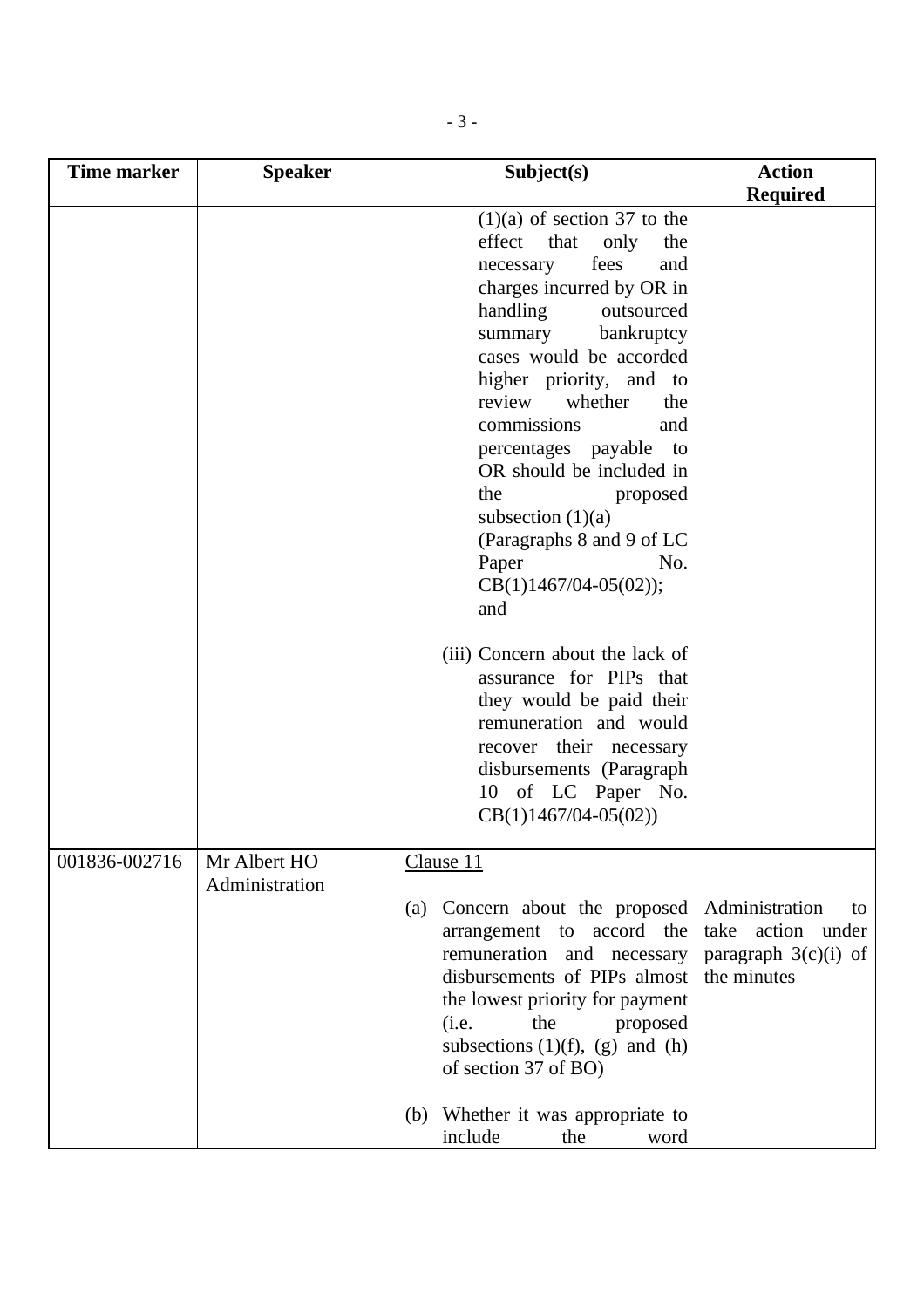| <b>Time marker</b> | <b>Speaker</b>                  | Subject(s)                                                                                                                                                                                                                                                                                                                                                                                     | <b>Action</b>                                                                        |
|--------------------|---------------------------------|------------------------------------------------------------------------------------------------------------------------------------------------------------------------------------------------------------------------------------------------------------------------------------------------------------------------------------------------------------------------------------------------|--------------------------------------------------------------------------------------|
|                    |                                 |                                                                                                                                                                                                                                                                                                                                                                                                | <b>Required</b>                                                                      |
|                    |                                 | "percentages" in the proposed<br>section $37(1)(a)$                                                                                                                                                                                                                                                                                                                                            |                                                                                      |
|                    |                                 | Administration's advice that -<br>(c)                                                                                                                                                                                                                                                                                                                                                          |                                                                                      |
|                    |                                 | "remuneration of, fees,<br>(i)<br>commissions, percentages<br>and charges payable to"<br>OR referred to in the<br>proposed section $37(1)(a)$<br>meant those fees, charges<br>and percentages set out in<br>the Bankruptcy (Fees and<br>Percentages) Order (the<br>Order) which were indeed<br>fees rather than profits<br>made by ORO in the<br>administration<br>of<br>bankruptcy cases; and |                                                                                      |
|                    |                                 | (ii) the word "percentages"<br>was used in the Order and<br>the Administration was<br>considering whether the<br>words "remuneration" and<br>"commissions"<br>the<br>in<br>proposed section $37(1)(a)$<br>should be deleted                                                                                                                                                                    |                                                                                      |
| 002717-003654      | Ms Miriam LAU<br>Administration | Clause 11<br>Suggestion<br>for<br>the $\vert$<br>(a)<br>Administration<br>out  <br>to<br>set<br>clearly that "remuneration of,<br>commissions,<br>fees,<br>and<br>charges<br>percentages<br>payable to" OR referred to in<br>the proposed section $37(1)(a)$<br>meant those fees, charges and<br>percentages set out in the<br>Order                                                           | Administration<br>to<br>take action under<br>paragraph $3(c)(iii)$<br>of the minutes |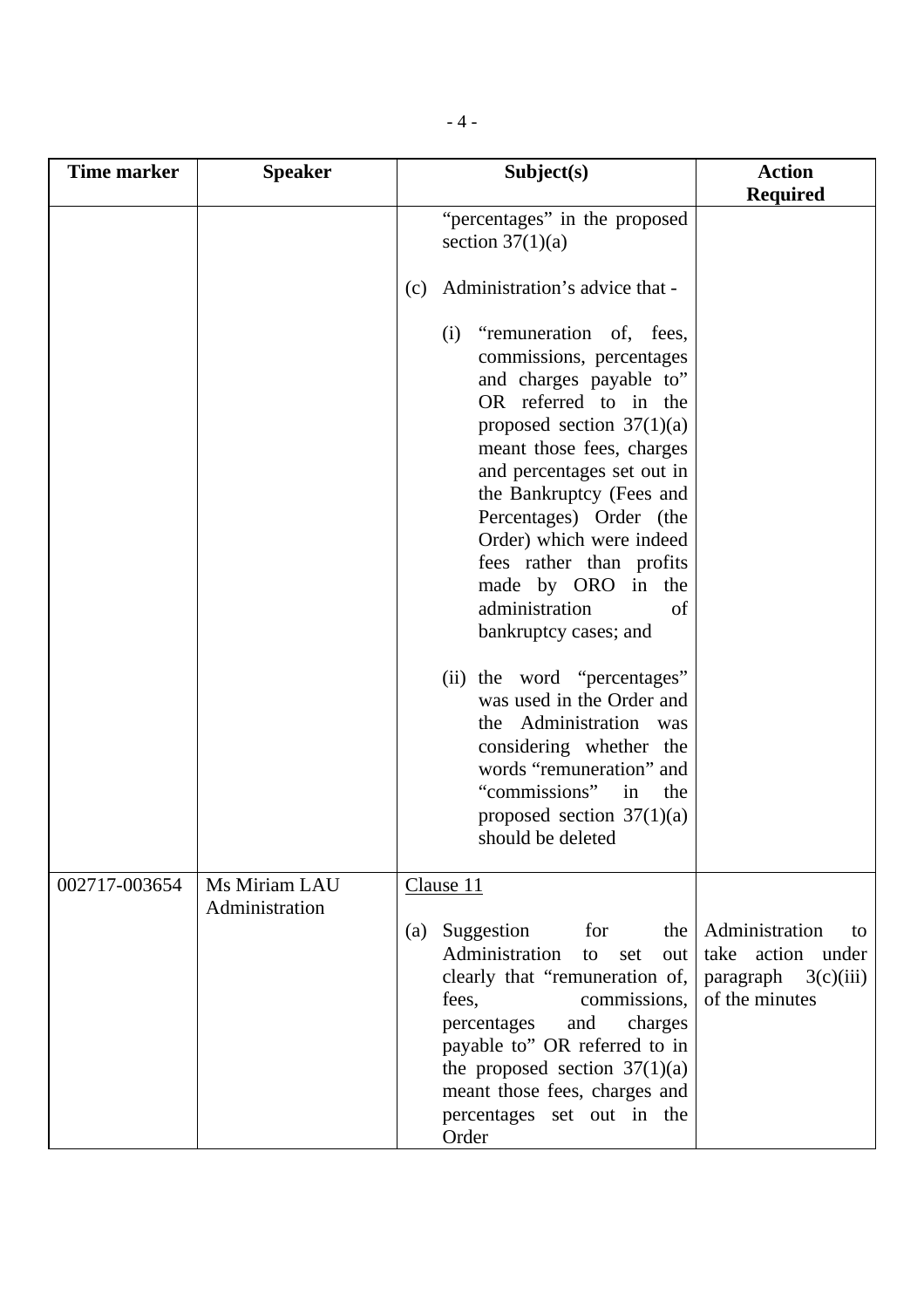| <b>Time marker</b> | <b>Speaker</b> | Subject(s)                                                                                                                                                                                                                                                                                                                       | <b>Action</b>                                                                      |
|--------------------|----------------|----------------------------------------------------------------------------------------------------------------------------------------------------------------------------------------------------------------------------------------------------------------------------------------------------------------------------------|------------------------------------------------------------------------------------|
|                    |                |                                                                                                                                                                                                                                                                                                                                  | <b>Required</b>                                                                    |
|                    |                | (b) Concern about the proposed<br>arrangement to accord the<br>remuneration and necessary<br>disbursements of PIPs almost<br>the lowest priority for payment                                                                                                                                                                     | Administration<br>to<br>take action under<br>paragraph $3(c)(i)$ of<br>the minutes |
|                    |                | Administration's advice that:<br>(c)                                                                                                                                                                                                                                                                                             |                                                                                    |
|                    |                | priority<br>in<br>(i)<br>the<br>the<br>proposed section $37(1)$<br>was consistent with the<br>existing treatment under<br>existing Rule 179 of the<br>Companies(Winding-up)<br>Rules for payment in<br>liquidation cases, which<br>was applicable to both<br>and<br>non-summary<br>summary cases (whether<br>outsourced or not); |                                                                                    |
|                    |                | the proposed priority was<br>(ii)<br>made in recognition of<br>OR's multiple roles and<br>duties<br>under<br>BO,<br>including supervision of<br>trustees, administration of<br>bankrupt's<br>estate,<br>and<br>acting as the trustee in<br>bankruptcy of the last<br>resort;                                                     |                                                                                    |
|                    |                | (iii) given<br>the<br>relatively<br>straight-forward nature of<br>administration<br>the<br>of<br>bankruptcy<br>summary<br>cases, after<br>deducting<br>ORO's fees and charges<br>from the debtor-deposit,<br>balance<br>would be<br>the                                                                                          |                                                                                    |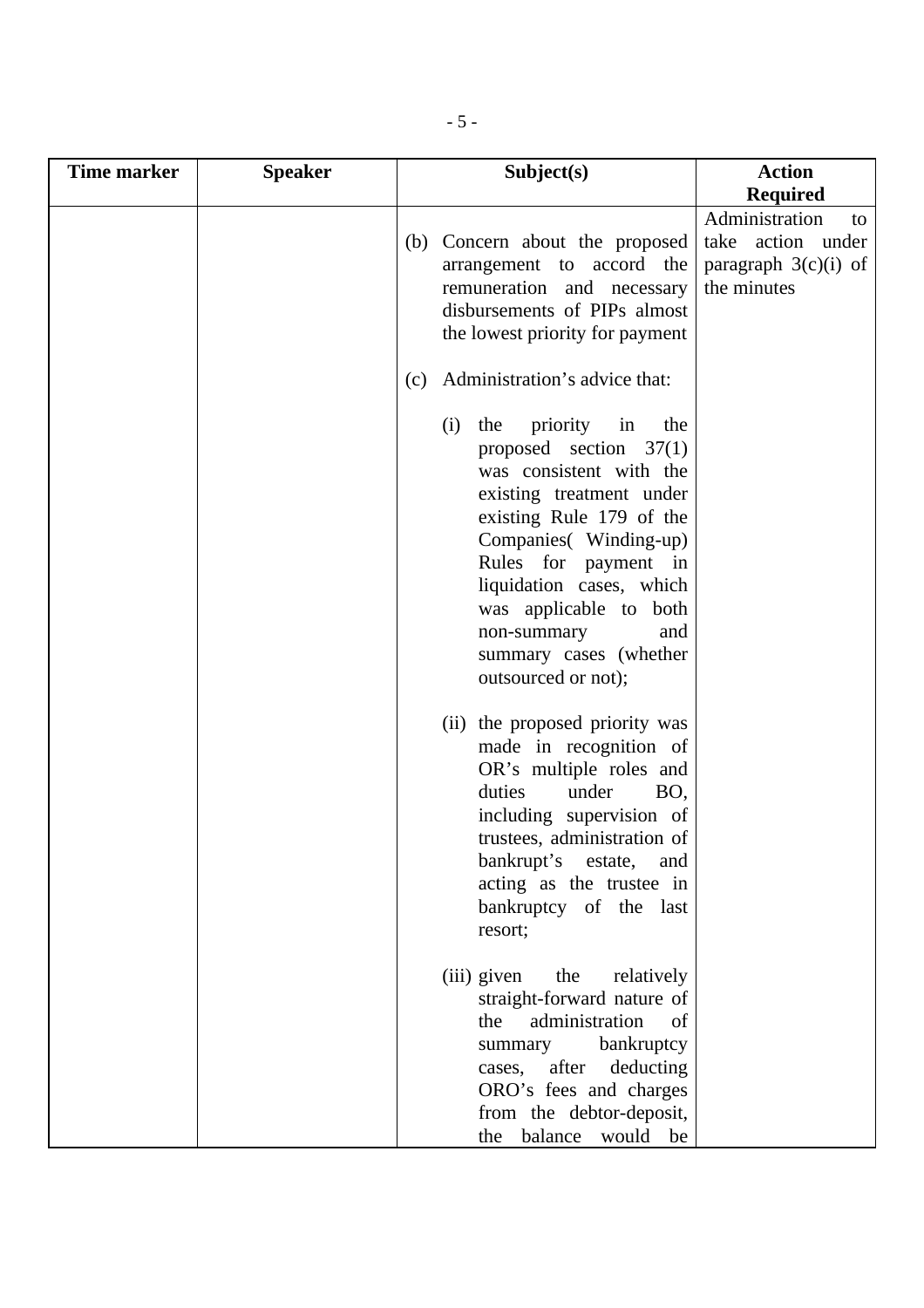| Time marker | <b>Speaker</b> | Subject(s)                                                                                                                                                                                                                                                                                                                                                                                                                                                                                                                          | <b>Action</b>                                                                       |
|-------------|----------------|-------------------------------------------------------------------------------------------------------------------------------------------------------------------------------------------------------------------------------------------------------------------------------------------------------------------------------------------------------------------------------------------------------------------------------------------------------------------------------------------------------------------------------------|-------------------------------------------------------------------------------------|
|             |                |                                                                                                                                                                                                                                                                                                                                                                                                                                                                                                                                     | <b>Required</b>                                                                     |
|             |                | sufficient to cover<br>the<br>remuneration<br>and<br>necessary disbursements<br>of PIPs; and                                                                                                                                                                                                                                                                                                                                                                                                                                        |                                                                                     |
|             |                | (iv) in the unlikely event that<br>balance<br>of<br>the<br>the<br>of<br>debtor-deposit<br>a<br>summary bankruptcy case<br>was less than the likely<br>amount of disbursement<br>the<br>plus<br>remuneration<br>tendered by the PIP, the<br>would<br>be<br>not<br>case<br>outsourced                                                                                                                                                                                                                                                 |                                                                                     |
|             |                | Request for the Administration<br>(d)<br>to rectify the inconsistency in<br>the English and Chinese text<br>the proposed<br>of<br>section<br>$37(1)(a)$ where the English<br>referred<br>"the<br>text<br>to<br>of,<br>remuneration<br>fees,<br>commissions, percentages and<br>charges payable to, and costs,<br>charges and expenses incurred<br>or authorized by, the Official<br>Receiver",<br>while<br>the<br>Chinese text referred to "破產<br>管理署署長的酬金、須支<br>付予破產管理署署長的<br>費用、手續費、百分率及<br>收費,或破產管理署署長<br>所招致或批准的訟費、收<br>費及開支……" | Administration<br>to<br>take action under<br>paragraph $3(c)(iv)$<br>of the minutes |
|             |                |                                                                                                                                                                                                                                                                                                                                                                                                                                                                                                                                     |                                                                                     |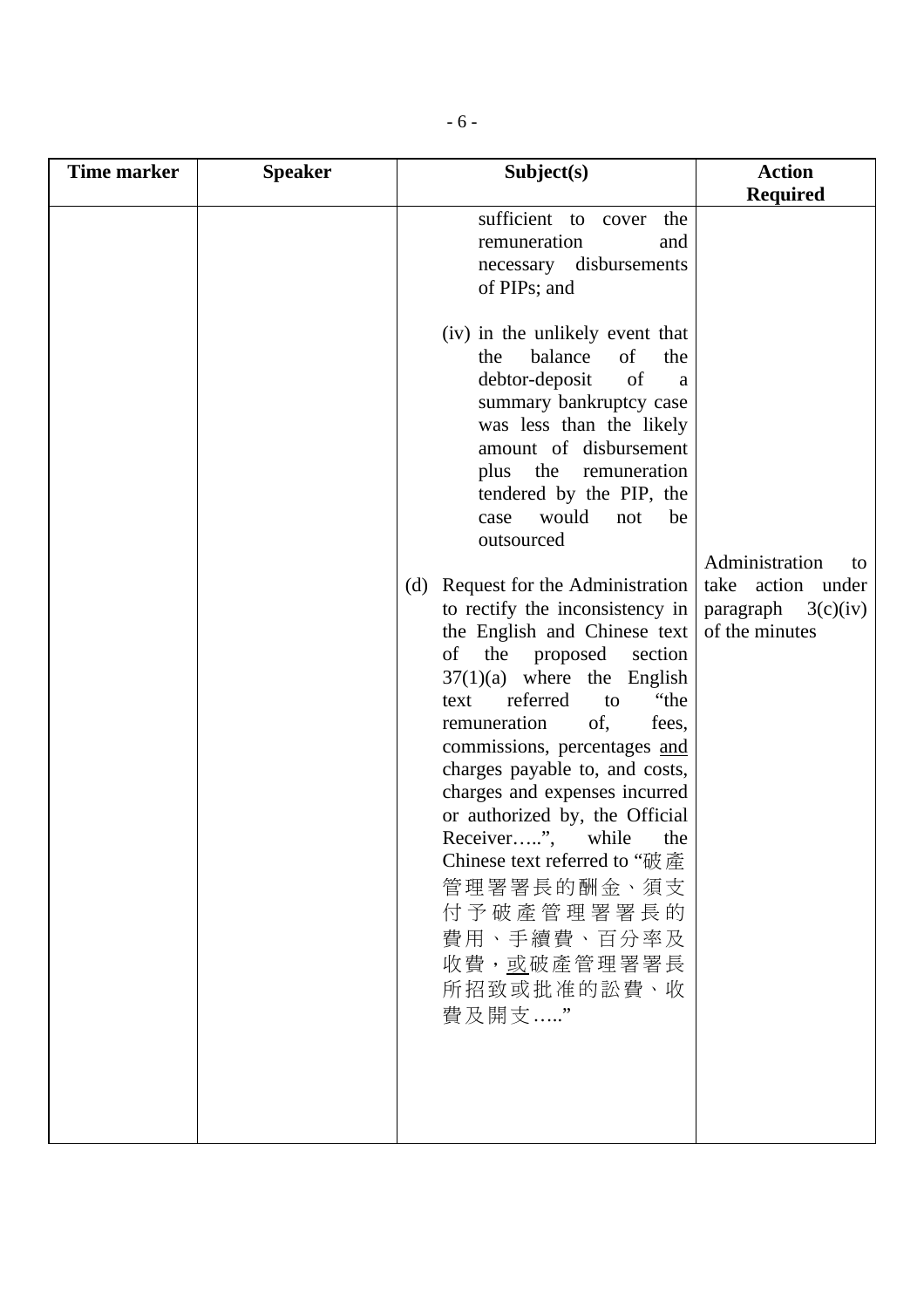| <b>Time marker</b> | <b>Speaker</b>                  | Subject(s)                                                                                                                                                                                                                                                                                                                              | <b>Action</b><br><b>Required</b>                                                   |
|--------------------|---------------------------------|-----------------------------------------------------------------------------------------------------------------------------------------------------------------------------------------------------------------------------------------------------------------------------------------------------------------------------------------|------------------------------------------------------------------------------------|
|                    |                                 |                                                                                                                                                                                                                                                                                                                                         |                                                                                    |
| 003655-003952      | Mr Ronny TONG<br>Administration | Clause <sub>11</sub><br>Whether the remuneration and<br>(a)<br>necessary disbursements<br>- of<br>PIPs were regarded as "costs<br>of<br>person<br>any<br>properly<br>employed by him [OR]" in the<br>proposed section $37(1)(a)$ of<br><b>BO</b><br>the<br>as<br>summary<br>bankruptcy<br>cases<br>were<br>contracted out to PIPs by OR |                                                                                    |
|                    |                                 | Administration's advice that<br>(b)<br>remuneration<br>the<br>and<br>necessary disbursements<br>of<br>PIPs were not regarded as<br>"costs of any person properly<br>employed by him [OR]" in the<br>proposed section $37(1)(a)$                                                                                                         |                                                                                    |
|                    |                                 | Concern about the proposed<br>(c)<br>arrangement to accord the<br>remuneration and necessary<br>disbursements of PIPs almost<br>the lowest priority for payment                                                                                                                                                                         | Administration<br>to<br>take action under<br>paragraph $3(c)(i)$ of<br>the minutes |
|                    |                                 | (d) A member's view that it was<br>unfair to PIPs<br>that their<br>remuneration and necessary<br>disbursements were accorded a<br>lower priority than those of<br>OR as PIPs performed the<br>same functions and duties as<br><b>OR</b><br>in<br>administering<br>non-outsourced cases                                                  |                                                                                    |
|                    |                                 | Suggestion<br>for<br>the<br>(e)<br>Administration to regard PIPs<br>as persons employed by OR so   paragraph $3(c)(ii)$ of                                                                                                                                                                                                              | Administration<br>to<br>take action under                                          |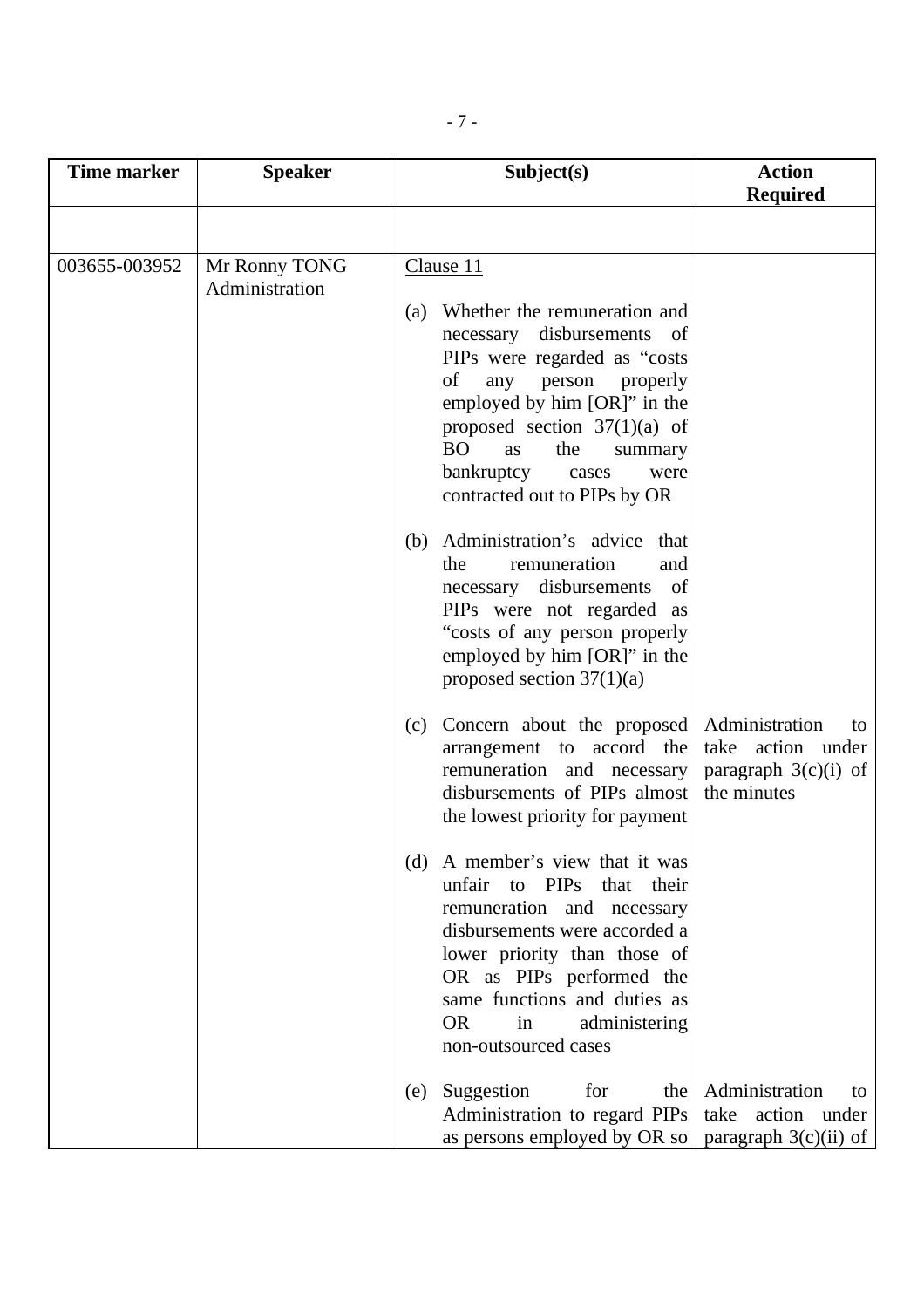| <b>Time marker</b> | <b>Speaker</b>                                  | Subject(s)                                                                                                                                                                                                                                                                                                                                                                                                                                             | <b>Action</b>                                                    |
|--------------------|-------------------------------------------------|--------------------------------------------------------------------------------------------------------------------------------------------------------------------------------------------------------------------------------------------------------------------------------------------------------------------------------------------------------------------------------------------------------------------------------------------------------|------------------------------------------------------------------|
|                    |                                                 | that PIPs' remuneration and<br>disbursements<br>necessary<br>would be included as costs<br>incurred by OR under the<br>proposed section $37(1)(a)$ and<br>accorded higher priority in<br>payment                                                                                                                                                                                                                                                       | <b>Required</b><br>the minutes                                   |
| 003953-005236      | Mr Albert HO<br>Administration<br>Mr Ronny TONG | Clause 11<br>Whether ORO would deduct<br>(a)<br>from the debtor-deposit the<br>cost of employing an external<br>party to look into<br>any<br>suspected malpractices of a<br>PIP in handling outsourced<br>summary bankruptcy cases<br>Concern that the cost referred<br>(b)<br>to in item (a) above, which<br>might involve a substantial<br>amount, would eat up the<br>balance of the debtor-deposit if<br>it was to be deducted from the<br>deposit |                                                                  |
|                    |                                                 | Concern that the low priority   Administration<br>(c)<br>of<br>of<br>PIP's<br>payment<br>remuneration<br>and<br>the<br>disbursements<br>under<br>proposed section 37(1) would<br>adversely affect the quality of<br>service provided by PIP                                                                                                                                                                                                            | to<br>take action under<br>paragraph $3(c)(i)$ of<br>the minutes |
|                    |                                                 | Administration's advice that -<br>(d)<br>there were statutory and<br>(i)<br>non-statutory measures to<br>monitor the performance<br><b>PIPs</b><br>of<br>in<br>handling<br>outsourced<br>summary                                                                                                                                                                                                                                                       |                                                                  |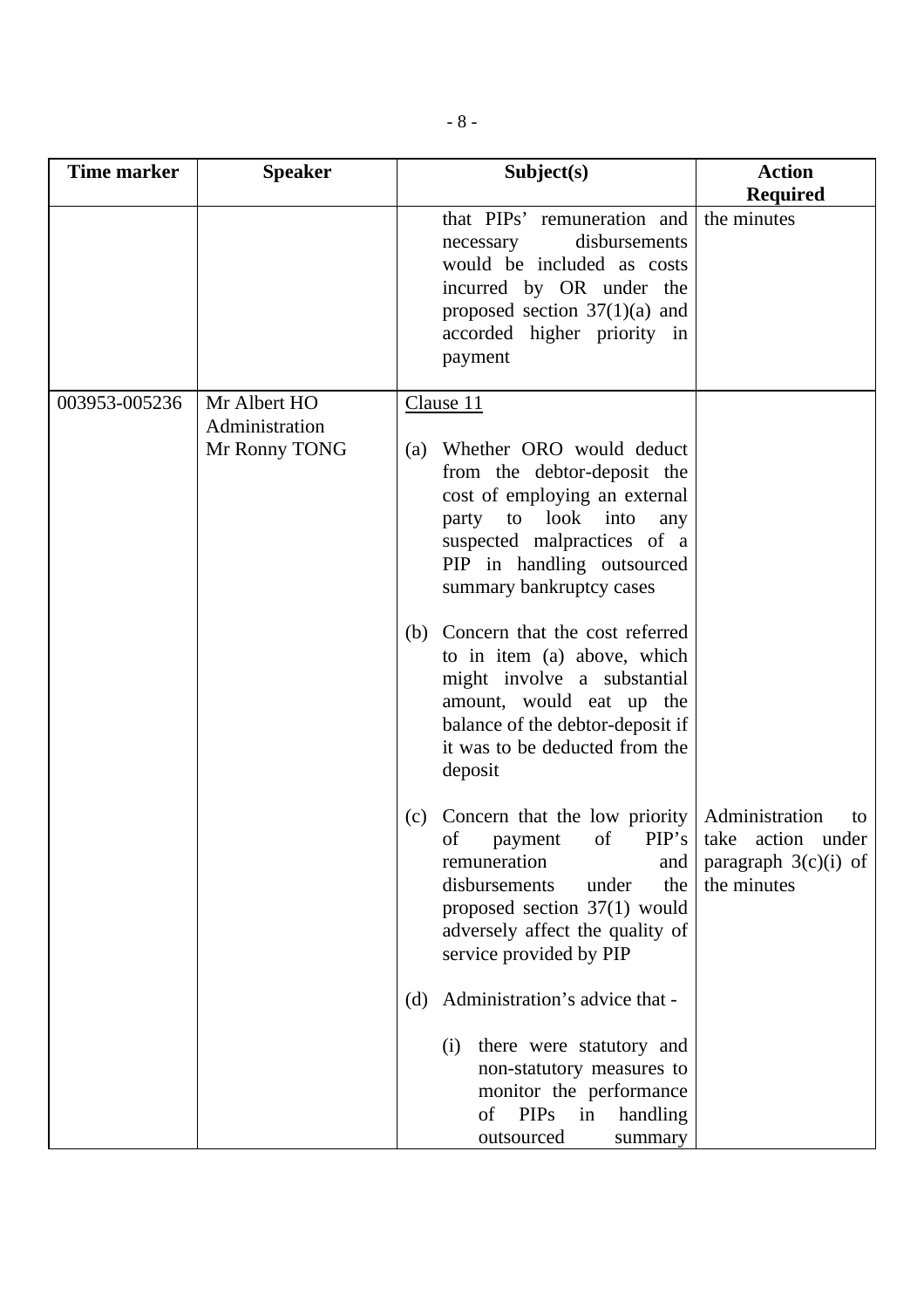| <b>Time marker</b> | <b>Speaker</b>                             | Subject(s)                                                                                                                                                                                                                                                                                                                                                                                                                                                                                                          | <b>Action</b>                                                                      |
|--------------------|--------------------------------------------|---------------------------------------------------------------------------------------------------------------------------------------------------------------------------------------------------------------------------------------------------------------------------------------------------------------------------------------------------------------------------------------------------------------------------------------------------------------------------------------------------------------------|------------------------------------------------------------------------------------|
|                    |                                            |                                                                                                                                                                                                                                                                                                                                                                                                                                                                                                                     | <b>Required</b>                                                                    |
|                    |                                            | bankruptcy cases; and                                                                                                                                                                                                                                                                                                                                                                                                                                                                                               |                                                                                    |
|                    |                                            | (ii) it was the decision of PIPs<br>whether to participate in<br>the proposed tendering<br>scheme of<br>outsourcing<br>bankruptcy<br>summary<br>cases                                                                                                                                                                                                                                                                                                                                                               |                                                                                    |
|                    |                                            | Request for the Administration<br>(e)<br>to confirm whether the cost for<br>employing an external party to<br>look<br>into<br>suspected<br>any<br>malpractices of a PIP in<br>handling outsourced summary<br>bankruptcy cases would be<br>deducted<br>from<br>the<br>debtor-deposit; if it would, to<br>address members' concern that<br>the cost, which might involve<br>a substantial amount, would<br>eat up the balance of the<br>debtor-deposit; if<br>not,<br>to<br>advise how the cost would be<br>recovered | Administration<br>to<br>take action under<br>paragraph $3(c)(v)$ of<br>the minutes |
| 005237-010412      | Chairman<br>Administration<br>Mr Albert HO | Clause-by-clause<br>examination<br>of<br>the Bill<br>(LC Paper Nos. CB(3)42/04-05,<br>$CB(1)137/04-05(01),$<br>$CB(1)1165/04-05(04),$<br>$CB(1)1281/04-05(03)$ , Annex II to<br>$CB(1)1467/04-05(02))$<br>Clause 11                                                                                                                                                                                                                                                                                                 |                                                                                    |
|                    |                                            | Briefing by the Administration<br>(a)<br>on its written responses to the<br>made by<br>comments<br>Grant<br>Thornton<br>(GT),<br>the<br>Association<br>of<br>Chartered                                                                                                                                                                                                                                                                                                                                              |                                                                                    |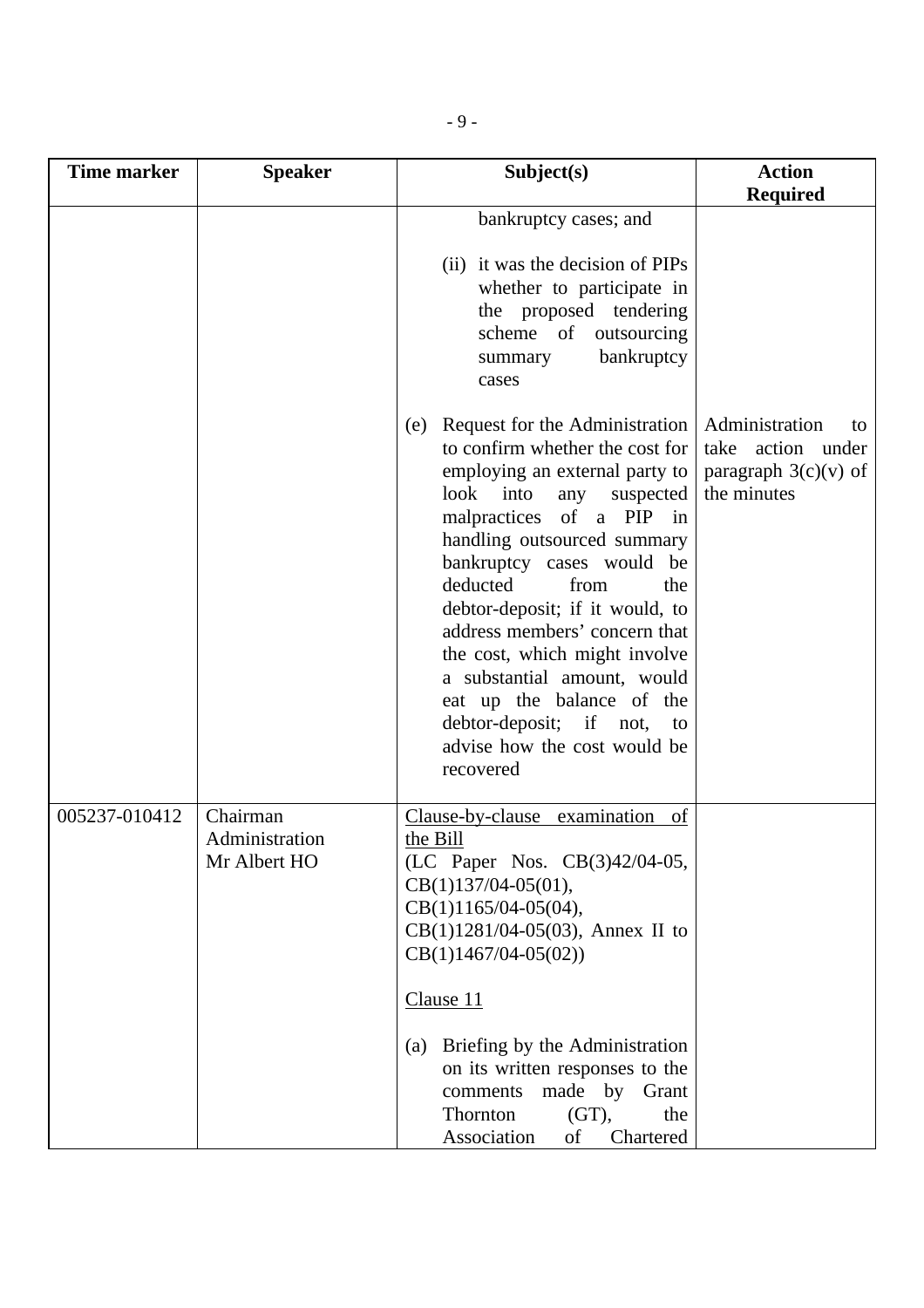| <b>Time marker</b> | <b>Speaker</b>                 | Subject(s)                                                                                                                                                                                                                                                                                                                                                                     | <b>Action</b>                                                                      |
|--------------------|--------------------------------|--------------------------------------------------------------------------------------------------------------------------------------------------------------------------------------------------------------------------------------------------------------------------------------------------------------------------------------------------------------------------------|------------------------------------------------------------------------------------|
|                    |                                |                                                                                                                                                                                                                                                                                                                                                                                | <b>Required</b>                                                                    |
|                    |                                | Certified Accountants (Hong<br>Kong), Kenny TAM & Co, the<br>Society<br>of<br>Chinese<br>Accountants and Auditors, and<br>the Hong Kong Institute of<br>Certified Public Accountants<br>(HKICPA)<br>(LC)<br>Paper<br>No.<br>$CB(1)1165/04-05(04))$                                                                                                                             |                                                                                    |
|                    |                                | Request for the Administration<br>(b)<br>to reconsider how to address<br>the concerns expressed by<br>members<br>deputations<br>and<br>the<br>about<br>proposed<br>arrangement to accord the<br>remuneration and necessary<br>disbursements of PIPs almost<br>the lowest priority for payment<br>(the<br>proposed<br>subsections $(1)(f)$ , $(g)$ and $(h)$<br>of section 37); | Administration<br>to<br>take action under<br>paragraph $3(c)(i)$ of<br>the minutes |
| 010413-011632      | Administration<br>Mr Albert HO | Clauses 12, 13, 14 and 15                                                                                                                                                                                                                                                                                                                                                      |                                                                                    |
|                    |                                | Briefing by the Administration<br>(a)<br>on the clauses                                                                                                                                                                                                                                                                                                                        |                                                                                    |
|                    |                                | Members<br>noted<br>draft<br>the<br>(b)<br>Committee<br>proposed<br>Stage<br>Amendments (CSAs) to the<br>proposed new section 58(1B)<br>of BO in clause 15                                                                                                                                                                                                                     |                                                                                    |
|                    |                                | Briefing by the Administration<br>(c)<br>on its written responses to the<br>comments made by GT and<br>HKICPA on clause 15<br>(LC)<br>Paper<br>No.<br>$CB(1)1165/04-05(04))$                                                                                                                                                                                                   |                                                                                    |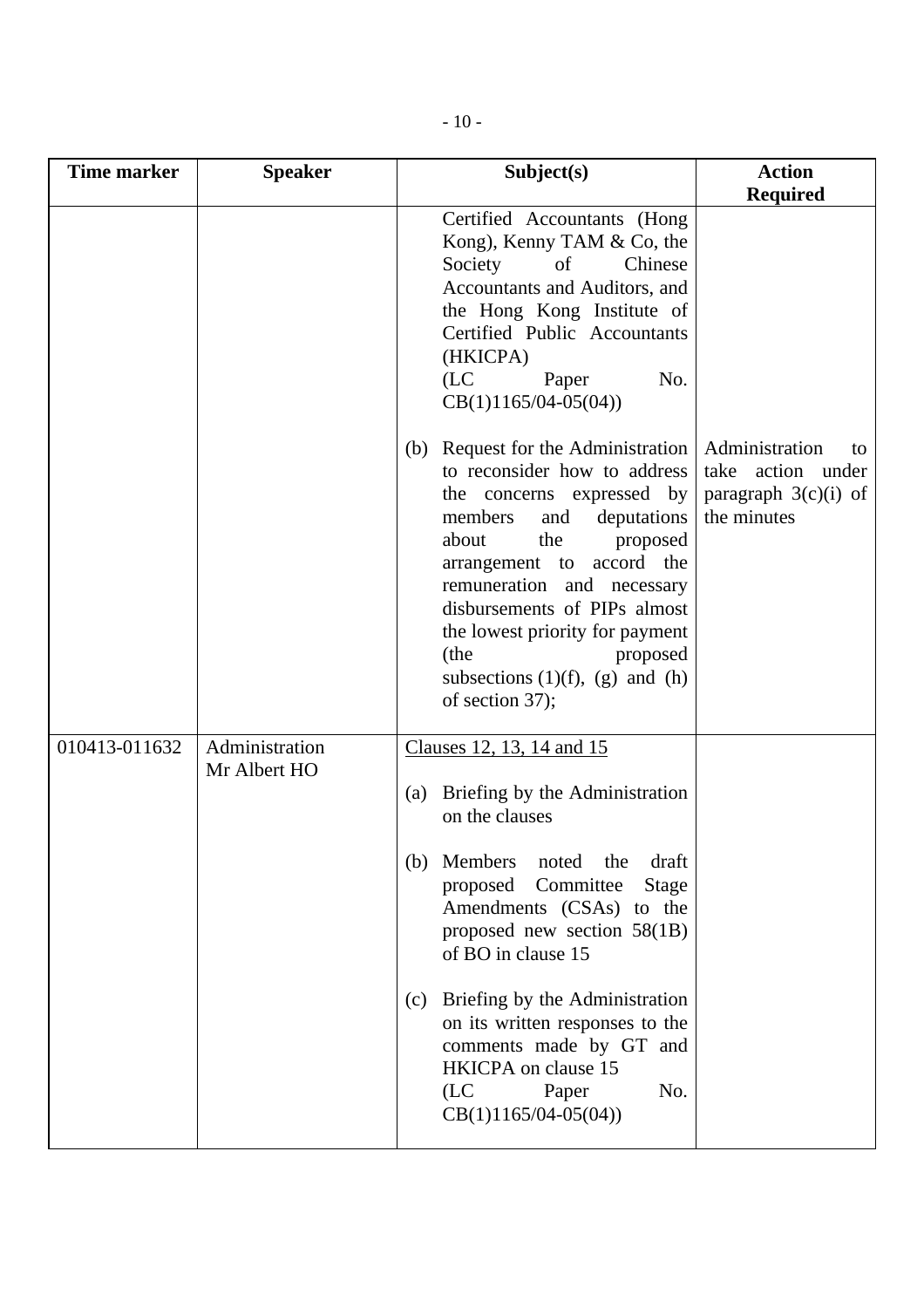| <b>Time marker</b> | <b>Speaker</b>                                                       | Subject(s)                                                                                                                                                                                                                                                                                                                                                                                                         | <b>Action</b><br><b>Required</b>                                                 |
|--------------------|----------------------------------------------------------------------|--------------------------------------------------------------------------------------------------------------------------------------------------------------------------------------------------------------------------------------------------------------------------------------------------------------------------------------------------------------------------------------------------------------------|----------------------------------------------------------------------------------|
|                    |                                                                      |                                                                                                                                                                                                                                                                                                                                                                                                                    |                                                                                  |
| 011633-013559      | Administration<br>Assistant<br>Legal<br>Adviser 6 (ALA6)<br>Chairman | Clause 16<br>Briefing by the Administration<br>Clause 17<br>(a) Briefing by the Administration<br>(b) Members<br>noted<br>the<br>draft<br>CSAs<br>add<br>proposed<br>to<br>subsections (d) and (e) to the                                                                                                                                                                                                          |                                                                                  |
|                    |                                                                      | proposed new section $60(2)$ of<br><b>BO</b><br>Definition of "associate" in the<br>(c)<br>proposed new sections $60(4)$<br>and $(5)$<br>ALA6's concern that it was<br>(d)<br>unclear<br>the<br>from<br>present<br>drafting of the proposed<br>sections $60(1)$ and (2) whether<br>OR when acting as provisional<br>trustee had the power of taking<br>into his custody or control the<br>property of the bankrupt |                                                                                  |
|                    |                                                                      | Administration's undertaking<br>(e)<br>to consider ALA6's suggestion<br>of recasting the proposed<br>section $60(1)$ to put it beyond<br>doubt that OR when acting as<br>provisional trustee had the<br>power of taking<br>into<br>his<br>custody or control the property<br>of the bankrupt as provided to<br>other provisional trustees in<br>the proposed section $60(2)(a)$                                    | Administration<br>to<br>take action under<br>paragraph 3(d)<br>of<br>the minutes |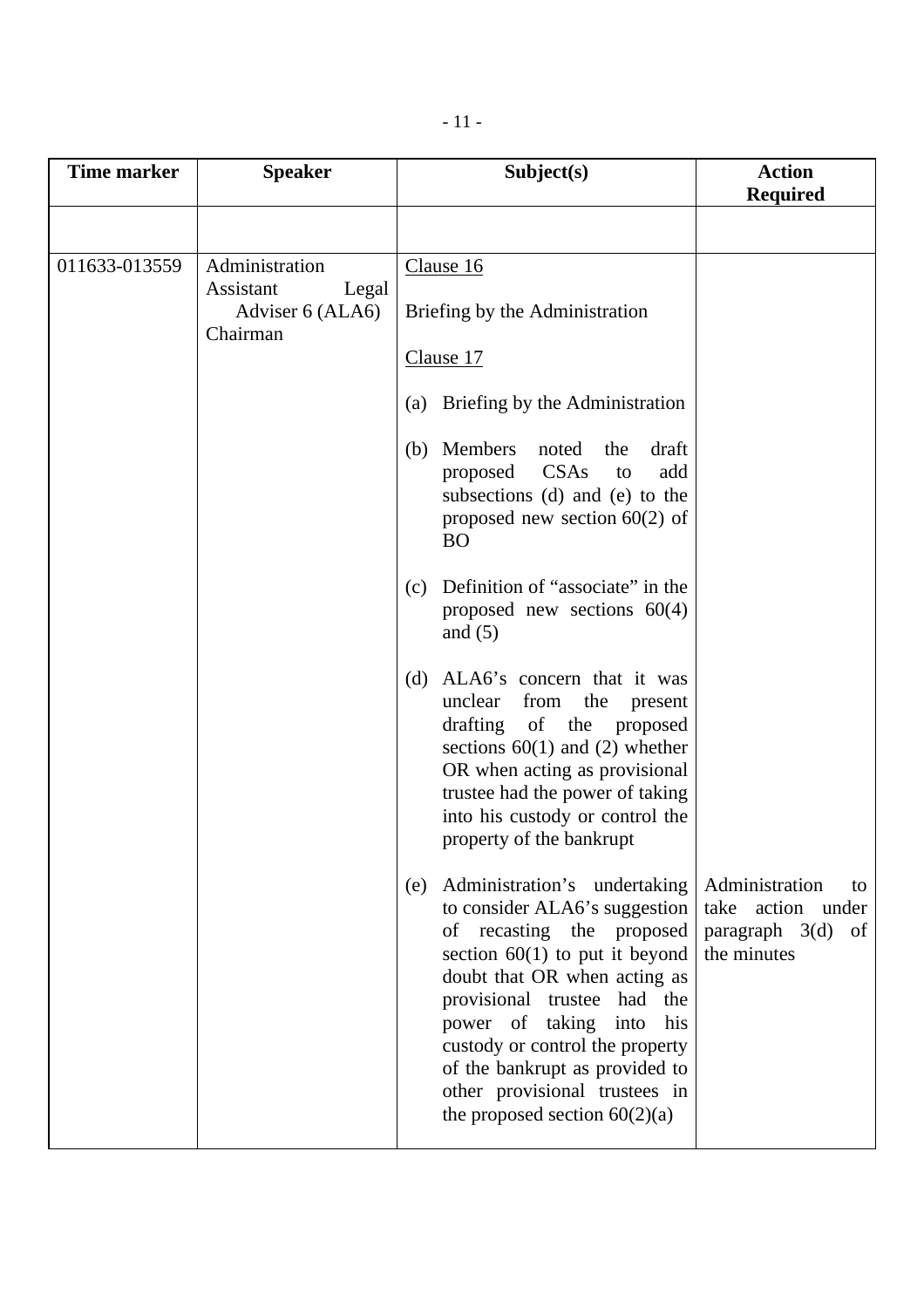| <b>Time marker</b> | <b>Speaker</b>             | Subject(s)                                                                                                                                                                                                                                                | <b>Action</b><br><b>Required</b> |
|--------------------|----------------------------|-----------------------------------------------------------------------------------------------------------------------------------------------------------------------------------------------------------------------------------------------------------|----------------------------------|
|                    |                            |                                                                                                                                                                                                                                                           |                                  |
| 013600-014049      | Chairman<br>Administration | Clauses 18, 19 and 20                                                                                                                                                                                                                                     |                                  |
|                    | ALA6                       | (a) Briefing by the Administration                                                                                                                                                                                                                        |                                  |
|                    |                            | (b) ALA6's advice that by virtue<br>of the proposed amendments<br>to section $77$ (clause 20),<br>duties of OR as regards the<br>bankrupt's conduct would be<br>relieved                                                                                  |                                  |
|                    |                            | Administration's advice that<br>(c)<br>the proposed section 77 was to<br>set out the supervisory role of<br>OR as regards the bankrupt's<br>conduct                                                                                                       |                                  |
|                    |                            | Clause 21                                                                                                                                                                                                                                                 |                                  |
|                    |                            | Briefing by the Administration<br>(a)                                                                                                                                                                                                                     |                                  |
|                    |                            | (b) ALA6's advice that by virtue<br>of the proposed amendments<br>section $78(1)$ , existing<br>to<br>duties of OR as to bankrupt's<br>estate would be taken up by<br>the trustee (including PIPs in<br>the<br>outsourced<br>summary<br>bankruptcy cases) |                                  |
|                    |                            | Administration's advice that<br>(c)<br>the duty of OR when acting as<br>trustee in respect of the<br>bankrupt's estate would be<br>provided in the new section<br>86B                                                                                     |                                  |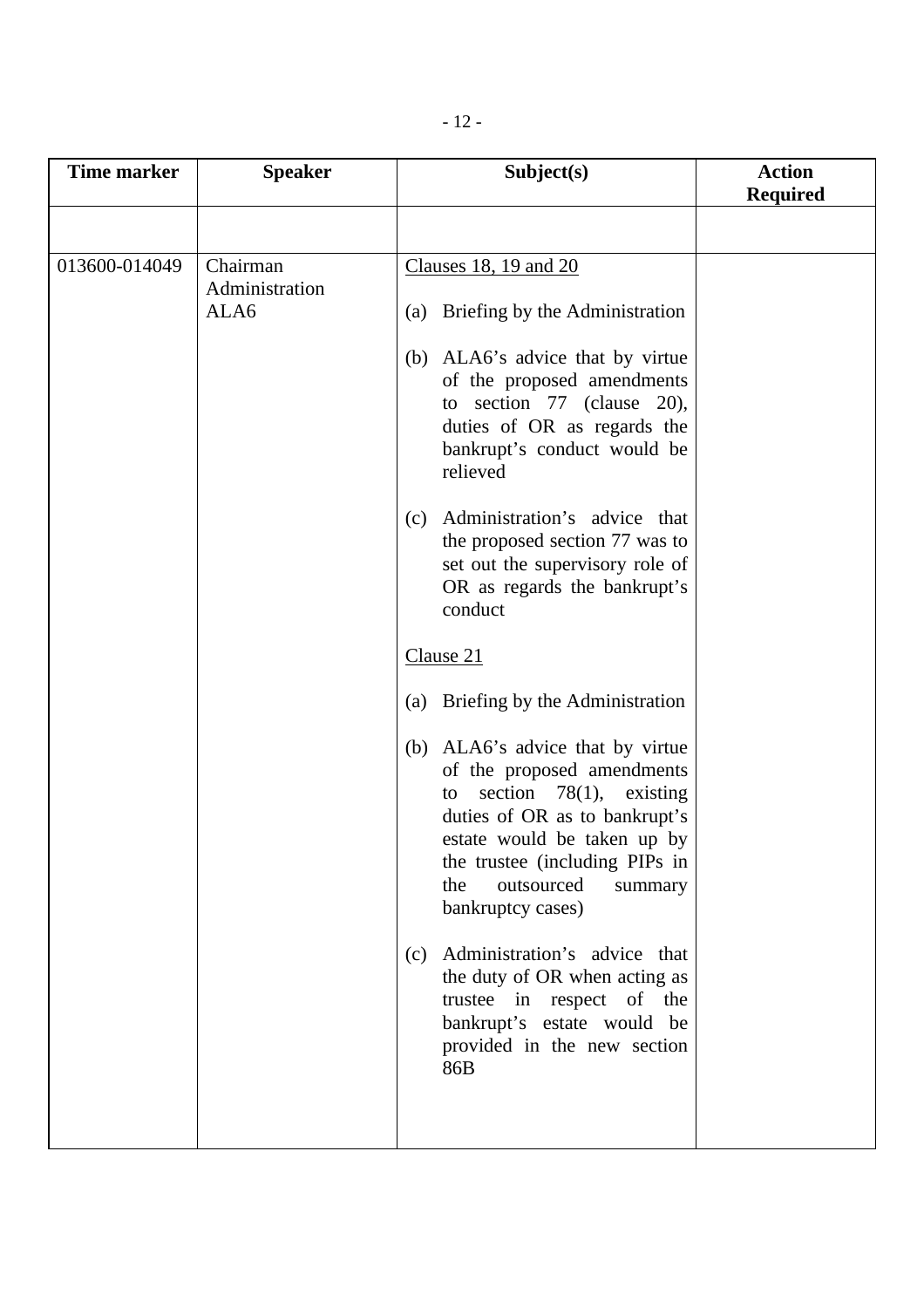| <b>Time marker</b>                                      | <b>Speaker</b> | Subject(s)                                                                                                                                                              | <b>Action</b><br><b>Required</b> |
|---------------------------------------------------------|----------------|-------------------------------------------------------------------------------------------------------------------------------------------------------------------------|----------------------------------|
|                                                         |                |                                                                                                                                                                         |                                  |
| Mr Albert HO<br>014050-015550<br>Administration<br>ALA6 |                | Clauses 20 and 21<br>(a) Reason<br>for the<br>proposed<br>deletion of the existing section<br>77(b) relating to the conduct of<br>public examination of the<br>bankrupt |                                  |
|                                                         |                | Administration's advice that<br>(b)<br>OR's power to conduct public<br>examination of the bankrupt<br>was provided in section 19                                        |                                  |
|                                                         |                | (c) Duties of OR as regards the<br>bankrupt's conduct and estate<br>when acting in the official<br>capacity of OR (the proposed<br>sections 77 and 78)                  |                                  |
|                                                         |                | (d) Duties of OR as regards the<br>bankrupt's conduct and estate<br>when acting as trustee (the<br>proposed new sections 86A<br>and $86B$ )                             |                                  |
|                                                         |                | (e) Appointment and duties of<br>interim trustee (the proposed<br>section 13 and the proposed<br>section $78(2)$ )                                                      |                                  |
|                                                         |                | Deletion<br>of words<br>(f)<br>"and<br>manager"<br>in the proposed<br>section $78(2)$ and appointment<br>of special manager under<br>section 15                         |                                  |
|                                                         |                | The duty of OR to act as<br>(g)<br>trustee during any vacancy in<br>office<br>the<br>of<br>trustee                                                                      |                                  |